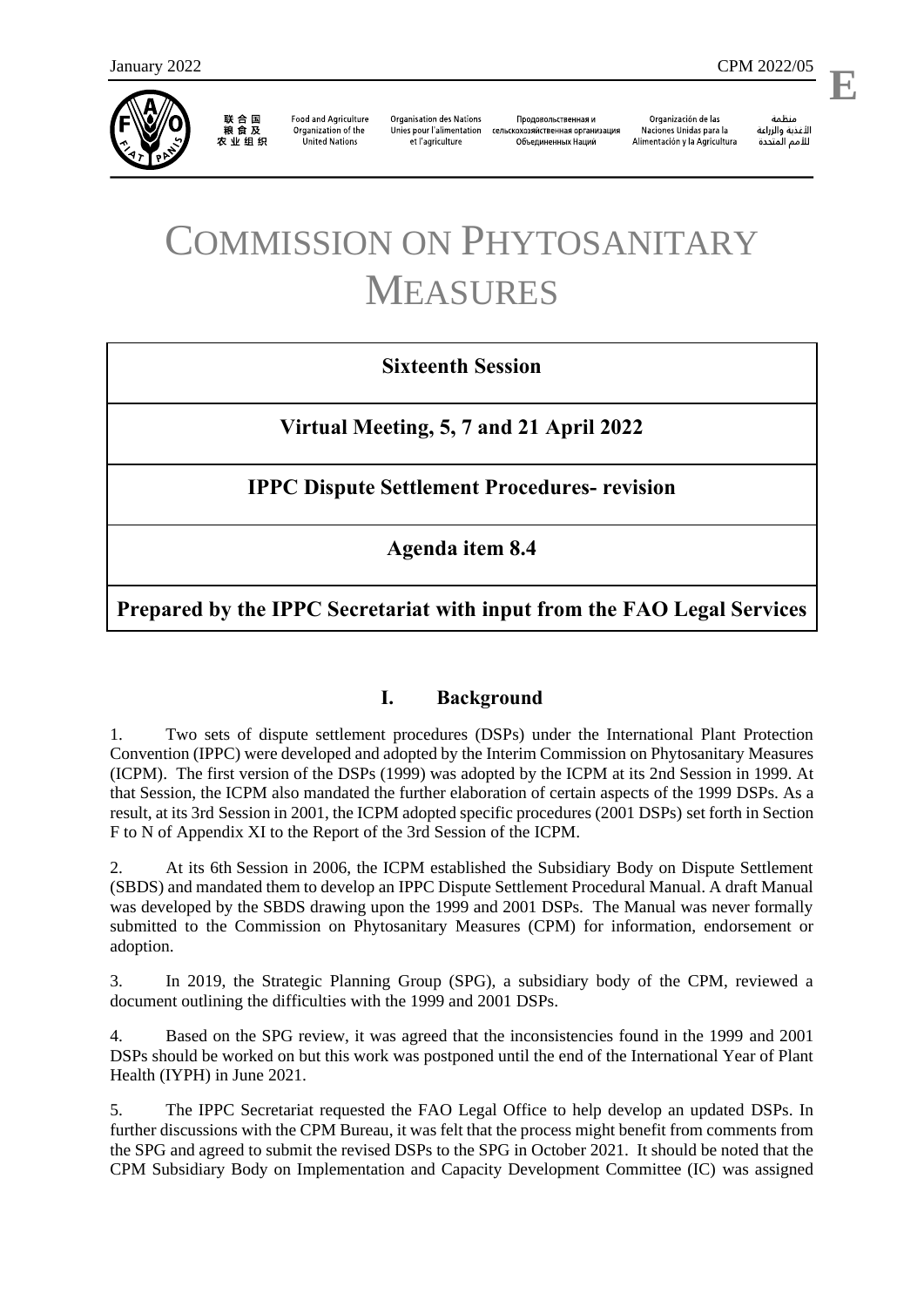with the oversight responsibility of dispute avoidance and settlement, after the SBDS was dissolved in 2017.

6. The FAO Legal Office drafted the attached IPPC DSP using, as a basis the 1999 and 2001 IPPC DSPs and the Dispute Settlement Manual developed by the SBDS in 2006 and having in mind the need to remove any inconsistencies in the 1999 and 2001 DSPs (which were not significant), as well as making the process clear and simple. Certain elements from the WTO Understanding on Rules and Procedures Governing the Settlement of Disputes (as well as other precedents) were also brought in to clarify the process. The source of each clause in the attached DSPs is explained in the footnotes (which will be removed after adoption).

7. In October 2021, the SPG discussed the revised IPPC Dispute Settlement Procedure. It was noted that the SPG, in the revision of the IC Terms of Reference and Rules of Procedure (See agenda item 9.7, CPM 2022/04), had recommended the oversight of the IPPC Dispute Settlement Procedure be removed from the IC and be given to the CPM Bureau, as it was felt it was better suited for overseeing this function. It was agreed that this should be flexible, and in the IPPC DSP, to state that the oversight would be given at a Dispute Settlement Oversight Body (DSOB) as determined by the CPM. The CPM would be requested to initially give this oversight role to the CPM Bureau.

8. The SPG also recommended to increase the number of members of the Expert Committee that were familiar with the IPPC and ISPMs to two. and to submit the revised IPPC dispute settlement procedures to CPM-16 for adoption

9. Upon its adoption, all prior dispute settlement procedures relating to the IPPC, including the 1999 and 2001 DSPs and the 2006 Dispute Settlement Manual, shall be deemed repealed and superseded.

- 10. The revised CPM dispute settlement procedures is presented in Appendix 1.
- 11. The CPM is invited to:
	- 1) *adopt* the revised IPPC Dispute Settlement Procedure as presented in Appendix 1 to this paper.
	- 2) *repeal* and supersede all prior IPPC Dispute Settlement Procedures relating to the IPPC, including the 1999 and 2001 DSPs and the 2006 Dispute Settlement Manual
	- 3) *assign* the role of the Dispute Settlement Oversight Body to the CPM Bureau.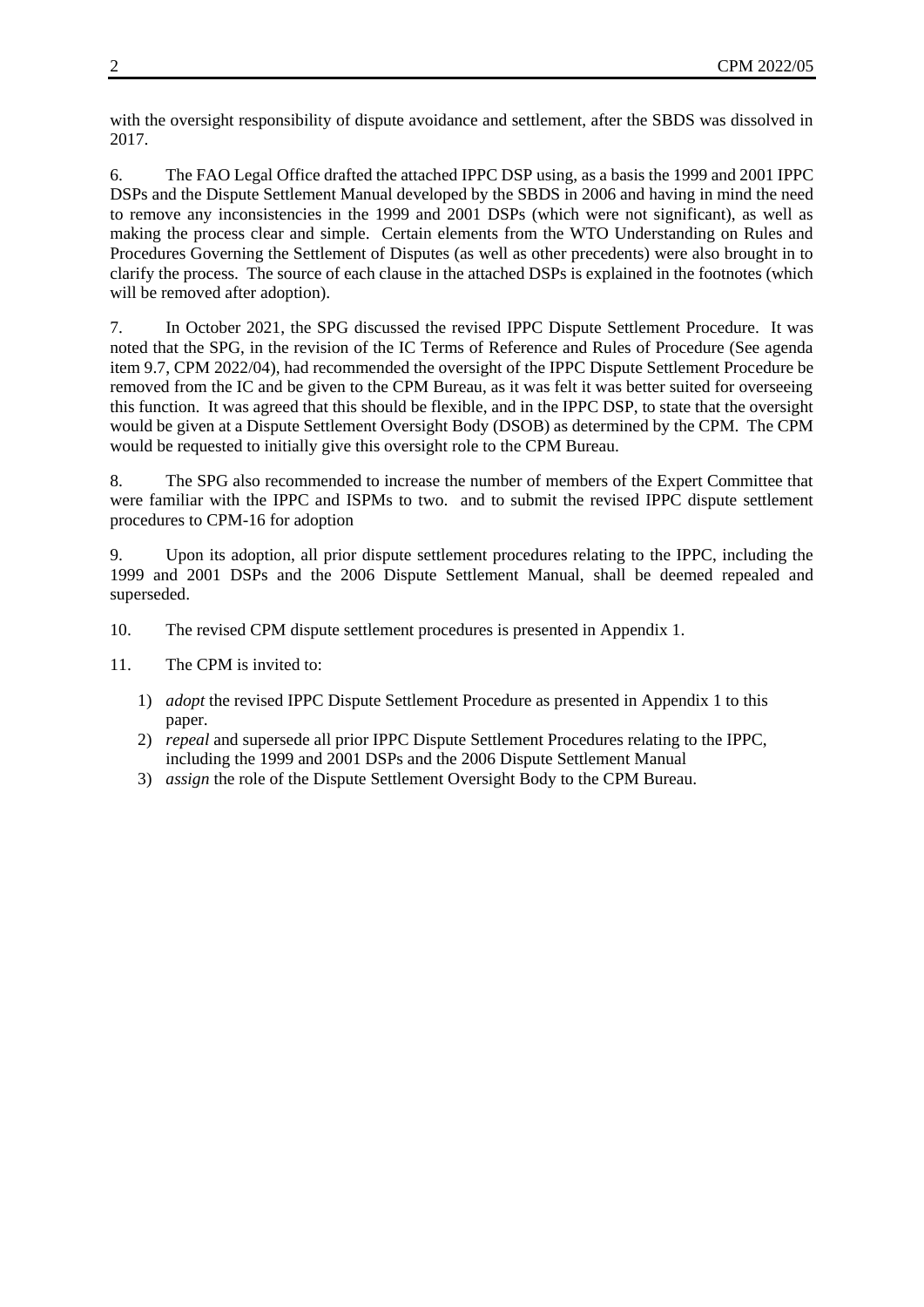# **Appendix 1**

# **IPPC DISPUTE SETTLEMENT PROCEDURES**

#### **Rome, Italy, (proposed revision) [From SPG October] 2021**

# **TABLE OF CONTENTS**

- 1. Introduction
- 2. Applicability
- 3. General Principles
- 4. Modes for Dispute Settlement
- 5. The Expert Committee Process under the IPPC
- 6. Other

# **Annex 1 Terms of Reference for the Expert Committee**

# [ACRONYMS]

| <b>CPM</b>   | <b>Commission on Phytosanitary Measures</b>              |
|--------------|----------------------------------------------------------|
| <b>DSPs</b>  | <b>Dispute Settlement Procedures</b>                     |
| IC           | <b>Implementation and Capacity Development Committee</b> |
| <b>DSOB</b>  | Dispute Settlement Oversight Body                        |
| <b>ICPM</b>  | <b>Interim Commission on Phytosanitary Measures</b>      |
| <b>IPPC</b>  | International Plant Protection Convention                |
| <b>ISPMs</b> | <b>International Standard for Phytosanitary Measures</b> |
| <b>SBDS</b>  | Subsidiary Body on Dispute Settlement                    |
| <b>WTO</b>   | World Trade Organization                                 |
|              |                                                          |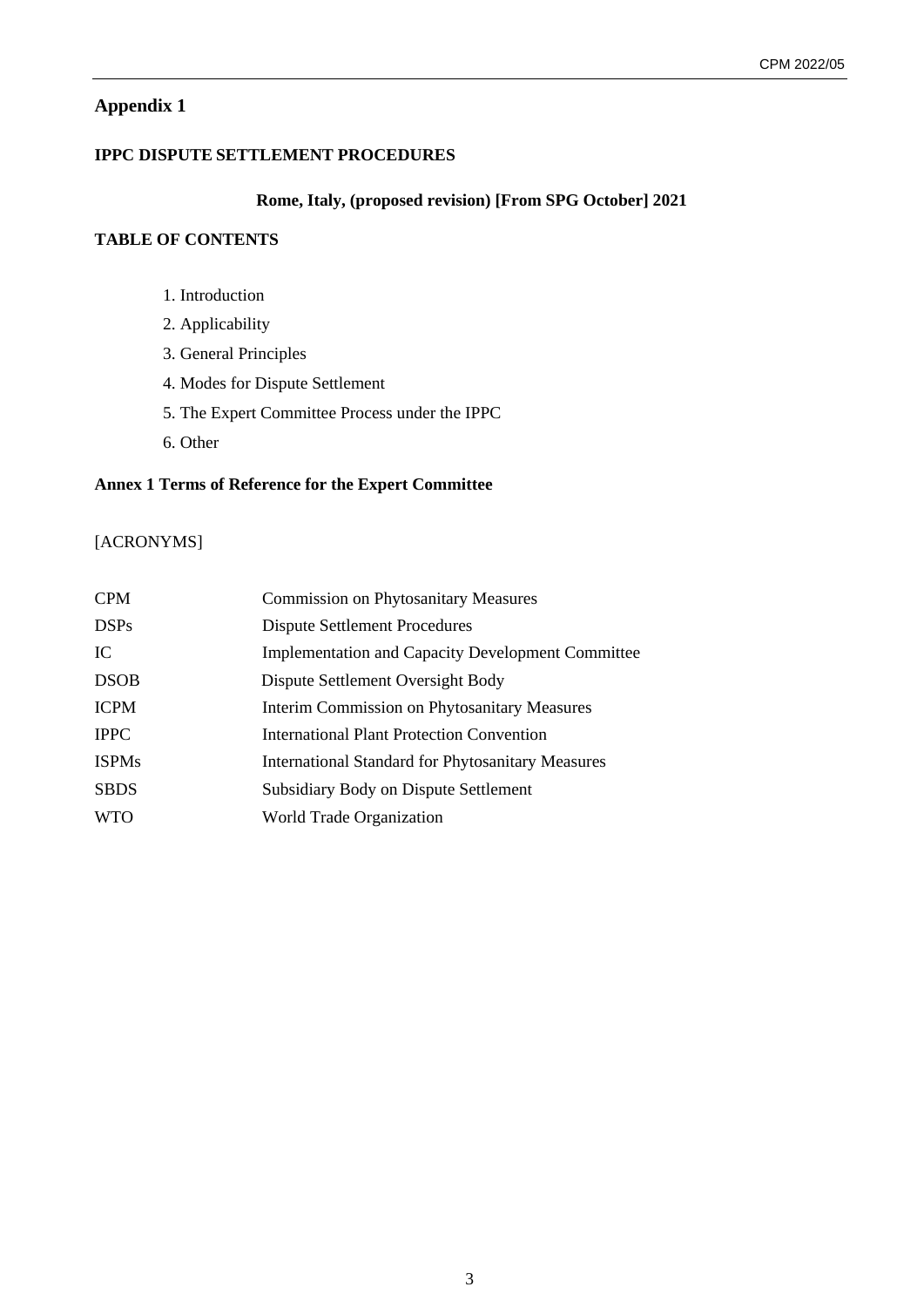There is no report annexed here, I think we removed the same.

# **1. Introduction**

Article XIII of the International Plant Protection Convention (IPPC) (1997) serves as the basis for the dispute settlement procedures:

"1. *If there is any dispute regarding the interpretation or application of this Convention, or if a contracting party considers that any action by another contracting party is in conflict with the obligations of the latter under Articles V and VII of this Convention, especially regarding the basis of prohibiting or restricting the imports of plants, plant products or other regulated articles coming from its territories, the contracting parties concerned shall consult among themselves as soon as possible witha view to resolving the dispute.* 

*2. If the dispute cannot be resolved by the means referred to in paragraph 1, the contracting party or parties concerned may request the Director-General of FAO to appoint a committee of experts to consider the question in dispute, in accordance with rules and procedures that may be established by the Commission.*

*3. This Committee shall include representatives designated by each contracting party concerned. The Committee shall consider the question in dispute, taking into account all documents and other forms of evidence submitted by the contracting parties concerned. The Committee shall prepare a report on the technical aspects of the dispute for the purpose of seeking its resolution. The preparation of the report and its approval shall be according to rules and procedures established by the Commission, and it shall be transmitted by the Director-General to the contracting parties concerned. The reportmay also be submitted, upon its request, to the competent body of the international organization responsible for resolving trade disputes.*

*4. The contracting parties agree that the recommendations of such a committee, while not binding in character, will become the basis for renewed consideration by the contracting parties concerned of the matter out of which the disagreement arose.*

*5. The contracting parties concerned shall share the expenses of the experts.*

*6. The provisions of this Article shall be complementary to and not in derogation of the dispute settlement procedures provided for in other international agreements dealing with trade matters.*"

# **2. Applicability**

2.1 These DSPs shall apply to any dispute regarding the interpretation or application of the IPPC, or, if a contracting party considers that any action by another contracting party is in conflict with the obligations of the latter under the IPPC, especially regarding the basis of prohibiting or restricting the imports of plants, plant products or other regulated articles coming from its territories.<sup>1</sup>

2.2 These DSPs shall be limited to issues falling within the scope of the IPPC and its adopted standards. These DSP are primarily aimed at evaluating the technical aspects of phytosanitary disputes.

# **3. General principles**

3.1 The use of these DSPs should not be intended or considered as contentious acts. In case of dispute, all disputing parties will engage in these procedures in good faith in an effort to resolve the dispute.<sup>2</sup>

3.2 In any phase of the DSPs, the disputing parties shall be treated with equality and each disputing party shall be given a full opportunity to present its case.<sup>3</sup>

3.3 The settlement should be conducted as expeditiously as possible.<sup>4</sup>

<sup>&</sup>lt;sup>1</sup> IPPC, Article XIII, paragraph 1.

<sup>2</sup> New. From WTO Understanding on Rules and Procedures Governing the Settlement of Disputes (WTO DSU), Article 3, paragraph 10.

<sup>3</sup> New. From UNCITRAL Model Law on International Commercial Arbitration, Article 18.

<sup>4</sup> 1999 DSP, GC paragraph 8.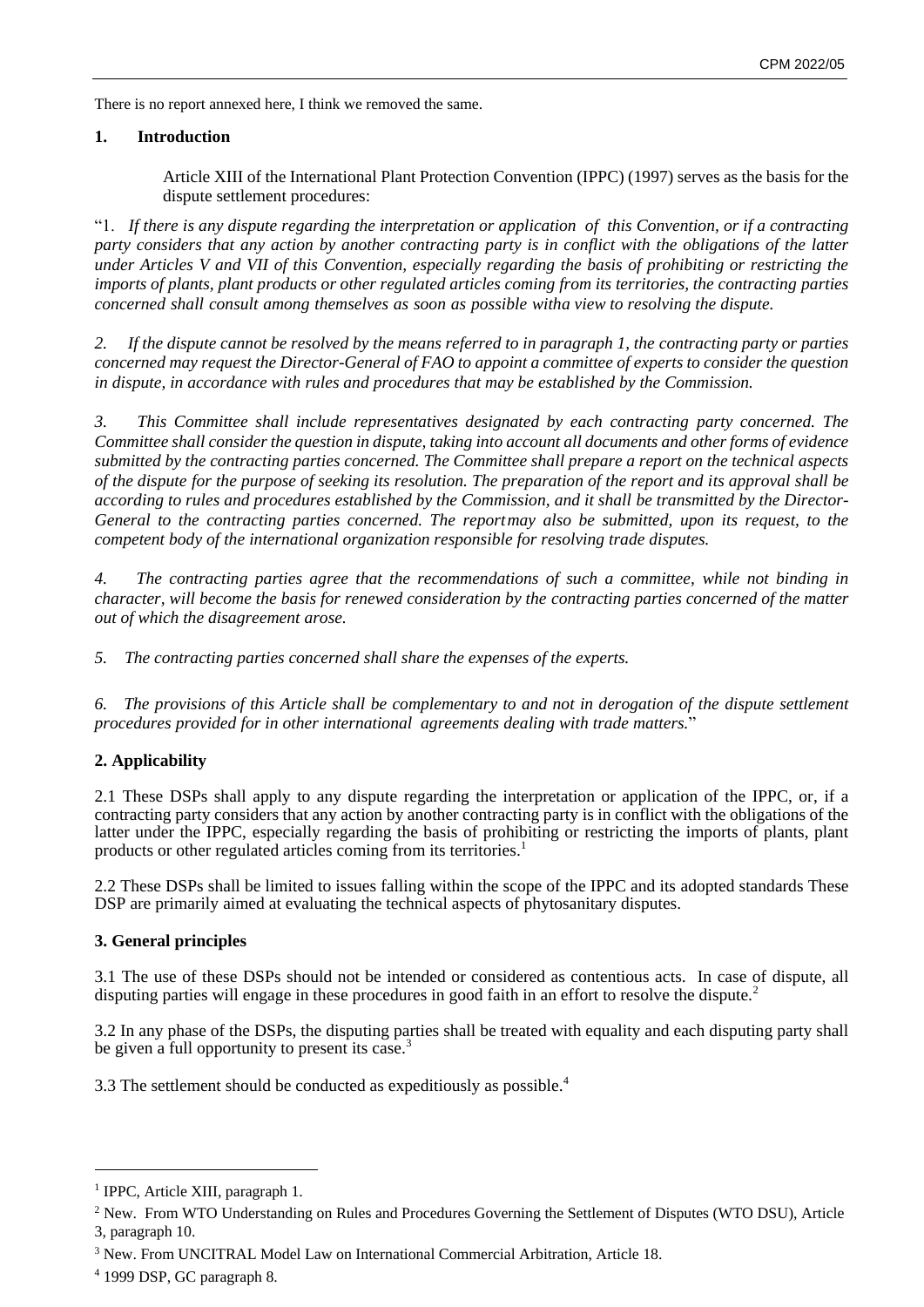3.4 The aim of the DSPs is to secure a positive solution to a dispute and consistent with the IPPC and the ISPMs is clearly to be preferred.<sup>5</sup>

3.5 Contracting parties are encouraged to resolve disputes at a technical level whenever possible.<sup>6</sup>

# **4. Modes for dispute settlement**

4.1 Article XIII of the IPPC describes the use of an expert committee for resolving disputes. This is a conciliation procedure for dealing with technically-based problems, under which one or both disputing parties may request the Director-General of FAO to appoint a committee of experts to consider the issues in dispute.

4.2 However, contracting parties should take note of Section 6 of *General Considerations* in Appendix IX of the report of ICPM-2, which provides:

"*Art XIII does not preclude contracting parties from using any form of dispute resolution, including mediation or other procedures provided that the parties agree to them, and does not limit the contracting parties to the Expert Committee procedures described in Article XIII.2. Contracting parties are encouraged to consult with the IPPC Secretariat or others concerning the range of dispute settlement procedures that may be appropriate for the disputein question*."

The *General Considerations* then list a number of options:

"*Options include but are not limited to:*

*Consultation, Good Offices, mediation, or arbitration - Contracting parties are encouraged to pursue options such as Good Offices and mediation as alternatives to the Expert Committee procedure provided in Article XIII. These procedures may be conducted or administered with assistance from the IPPC Secretariat and/or a Subsidiary Body designated by the ICPM.*

*Supplementary Agreements - Dispute settlement procedures may be agreed under Article XVI (Supplementary Agreements). Such procedures may be binding, but are only binding for the parties to the agreement.*

*Expert Committee (Article XIII) - The outcome of the Expert Committee procedure initiated under Article XIII is non-binding (Article XIII.4)*."

4.3 Parties may consult with the IPPC Secretariat in order to decide which the most appropriate procedure for the dispute is. If parties cannot agree on a procedure, the initiating party may decide to use the IPPC expert committee process or to initiate another mode of settlement.

4.4 In general, the modes of dispute settlement available to the parties are as described in paragraphs 4.5 through 4.10 below.

# *4.5 Consultations*

Consultations could be informal or formal. Informal consultation is when the contracting parties consult between themselves, without necessarily involving third parties (e.g., an expert) and the IPPC Secretariat and without having to agree on procedures and other conditions for the consultation. On the other hand, for formal consultation to begin, one or both contracting parties shall have to notify the IPPC Secretariat of their interest in dispute settlement procedures under the IPPC and they have to mutually agree on the procedure, location, facilitator (if requested), confidentiality and other conditions for the consultation. The contracting parties concerned may, of course, develop other arrangements for consultations as appropriate to their needs. Where consultations are intended to obtain a resolution, they might take the form of negotiations. On many occasions,

<sup>5</sup> New. From WTO DSU, Article 3, paragraph 7.

<sup>6</sup> 1999 DSP, General Considerations (GC) paragraph 3.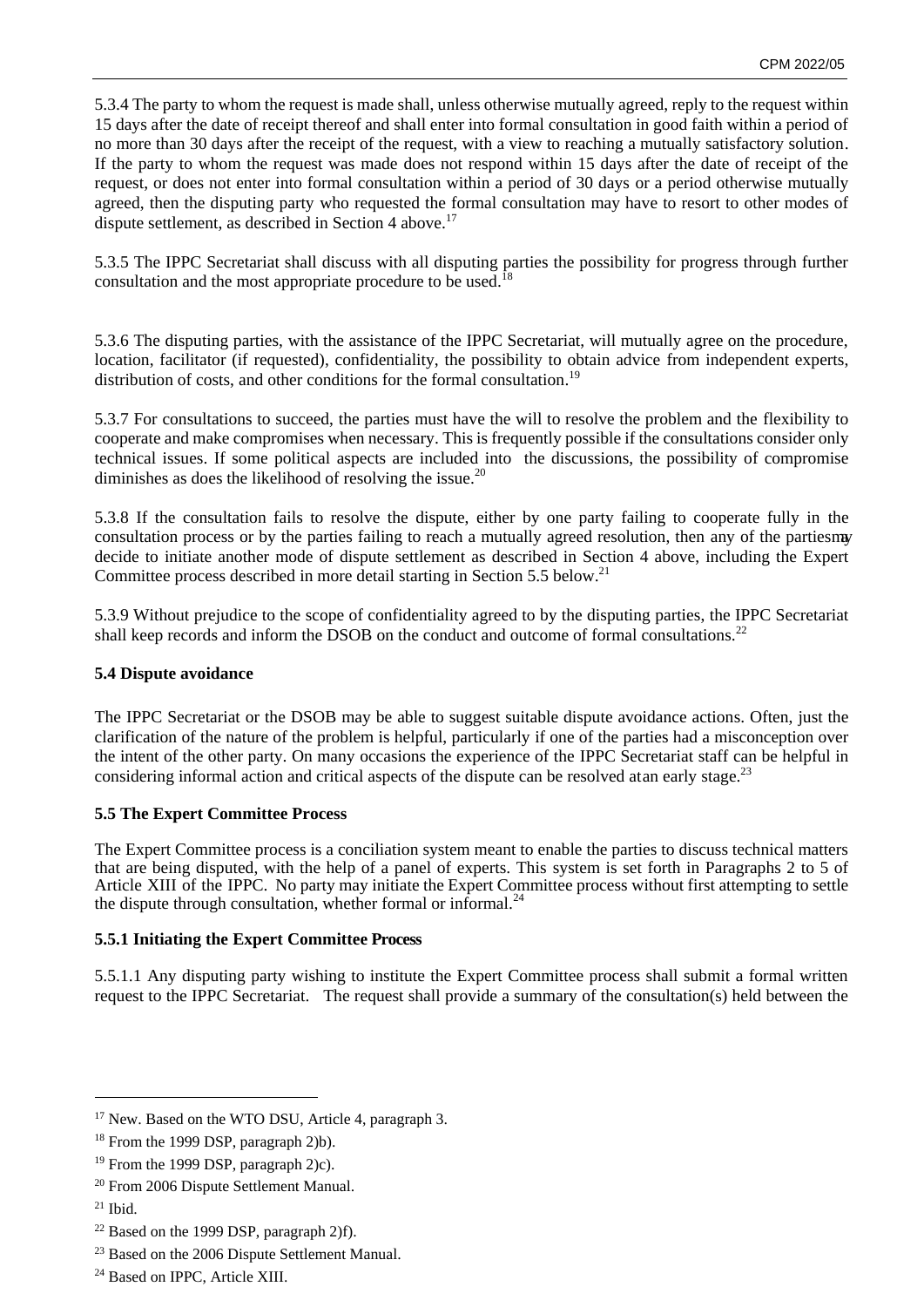parties, and contain information concerning disputing parties, the issues in dispute, and the legal basis for the complaint, including any phytosanitary measures at issue.<sup>25</sup>

5.5.1.2 The IPPC Secretariat shall verify the information provided in the written request, including those mandatory consultations has occurred, and shall promptly register the request and send a copy to all other parties named in the request.<sup>26</sup>

#### **5.5.2 Terms of Reference of the Expert Committee**

5.5.2.1 The written request for the institution of the Expert Committee process shall include a draft Terms of Reference for an Expert Committee, which must include all the information contained in Annex 1 to these  $DSP.<sup>27</sup>$ 

5.5.2.2 The IPPC Secretariat shall promptly circulate the draft Terms of Reference to all parties named in the request and propose a schedule for the negotiation of the Terms of Reference. The final Terms of Reference shall be signed by the disputing parties and constitute the basis for the Expert Committee process.<sup>28</sup>

5.5.2.3 If the parties fail to agree on the Terms of Reference of the Expert Committee within the time agreed by the parties, no Expert Committee can be established.<sup>29</sup>

#### *5.5.3 Establishment of the Expert Committee*

5.5.3.1 Unless otherwise agreed between the disputing parties, the establishment of the Expert Committee shall be initiated by the IPPC Secretariat upon signature by the parties of the Terms of Reference of the Expert Committee.<sup>30</sup>

5.5.3.2 The Expert Committee will consist of five members: one member selected by each side to the dispute and three independent members appointed by the Director-General of FAO (or his/her delegate) pursuant to paragraph 2 of Article XIII of the IPPC.<sup>31</sup>

5.5.3.3 Where more than two disputing parties are involved, the parties to each side of the dispute shall consult with each other to choose one expert for their side, such that the number of members set forth in Section 5.5.3.2 above is maintained.<sup>32</sup>

5.5.3.4 The three independent members of the Expert Committee shall be nominated by the IPPC Secretariat through a call for experts as described in Section 5.5.4 below. In case not enough experts are nominated to serve in the Expert Committee, the IPPC Secretariat may solicit nominations from contracting parties and the Regional Plant Protection Organizations.<sup>33</sup>

5.5.3.5 The IPPC Secretariat will base its selection of the nominees to serve as the three independent experts on the following criteria:

<sup>25</sup> Based on the 1999 DSP, paragraphs 4)a) and 4)b). Per IPPC Secretariat's request, instead of having the formal request sent to the Director-General of FAO, it will be sent to the IPPC Secretariat. This is not inconsistent with the IPPC, Article XIII, and is, therefore, acceptable.

<sup>26</sup> Based on the 1999 DSP, paragraph 4)b).

<sup>27</sup> New. It clarifies how the initial draft of the Terms of Reference is prepared and refers to Annex 1 of these DSPs which describes the essential information to be included in the Terms of Reference. Here, the recommendation is for the party initiating the process to prepare the initial draft.

<sup>28</sup> New. Clarificatory clause.

<sup>29</sup> From the 2001 DSP, paragraph 34.

<sup>30</sup> New. Clarificatory clause.

<sup>31</sup> From the 1999 DSP, paragraph 4)c) and the 2001 DSP, paragraph 26, harmonized.

<sup>32</sup> From the 2001 DSP, paragraph 26.

<sup>33</sup> New. 1999 and 2001 DSPs refers to a roster of experts maintained by the IPPC Secretariat. According to the IPPC Secretariat, maintaining a roster is difficult and it becomes obsolete quickly.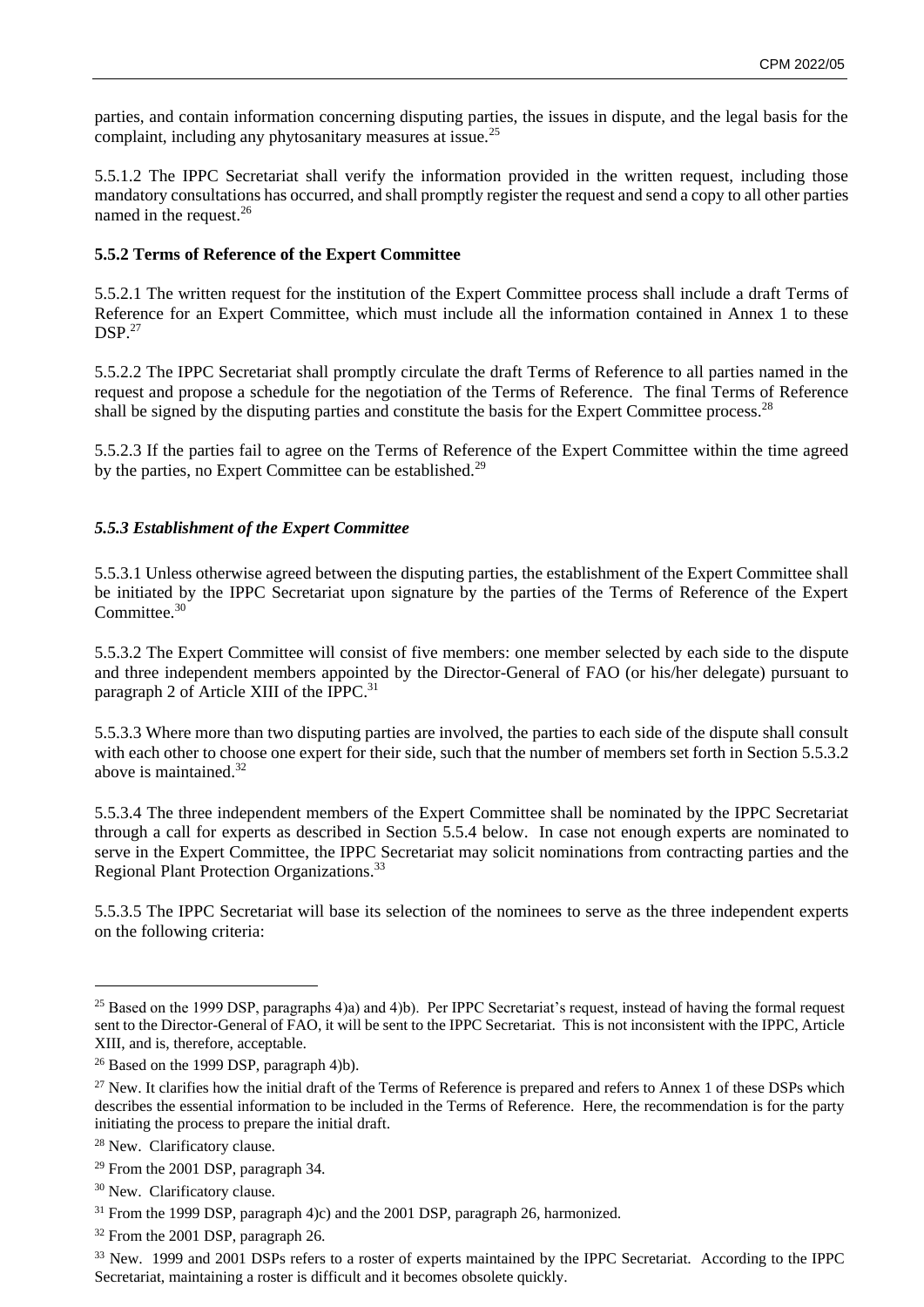- a) all nominees shall have scientific/technical background relevant to the subject of the dispute;
- b) all nominees shall be independent, i.e., no financial or other personal interest in the outcome of the dispute;
- c) all nominees must be able to serve in the Expert Committee in his/her individual capacity;
- d) at least two member shall be familiar with the IPPC and ISPMs;
- e) citizens of contracting parties to the IPPC whose governments are disputing parties shall not serve on the Expert Committee, unless all disputing parties agree otherwise; and
- f) when a dispute involves at least one developing country, at least one nominee shall, if the developing country so requests, be from a developing country.  $34$

5.5.3.6 The IPPC Secretariat shall propose the nominees to the disputing parties, who may not oppose any of the nominations, except for compelling reasons.<sup>35</sup>

5.5.3.7 Pursuant to paragraph 2 of Article XIII of the IPPC, the three independent experts shall be appointed by the Director-General of FAO (or his/her delegate), taking into account the recommendations of the IPPC Secretariat.

5.5.3.8 The Expert Committee shall be deemed to have been constituted on the date that the IPPC Secretariat notifies the disputing parties in writing that all of the selected experts have accepted the appointment.<sup>36</sup>

#### *5.5.4 Selection of Experts*

5.5.4.1 To assist in the selection of independent experts, the IPPC Secretariat shall call for expert as needed. Phytosanitary experts and other individuals with expertise relevant to plant protection or the application of phytosanitary measures will be encouraged to respond to a call.<sup>37</sup>

5.5.4.2 Experts may be nominated by contracting parties, the Regional Plant Protection Organizations, and other organizations invited by the IPPC Secretariat to provide nominees.<sup>38</sup>

5.5.4.3 Application for inclusion as an expert is made by submission to the IPPC Secretariat of a completed FAO Personal History Form (PHF) and/or Curriculum Vitae. Minimum information to be supplied includes:

- a) name, age and contact information;
- b) current position;
- c) nationality;
- d) language ability;
- e) period of availability;
- f) scientific and technical (including phytosanitary) background;
- g) professional background; and
- h) knowledge, experience or qualifications with dispute settlement procedures.<sup>39</sup>

The IPPC Secretariat would review the nominations against the set criteria. Nominations will be reviewed and selected by the DSOB who review and select the experts.

#### *<sup>40</sup>5.5.5 Conduct of the proceedings*

5.5.5.1 The Expert Committee shall conduct its proceedings according to these DSPs and the Terms of Reference agreed pursuant to Section 5.5.2 above.<sup>4</sup>

<sup>34</sup> Based on the 1999 DSP, paragraph 4)(c) and the 2001 DSP, paragraph 27. Also drawn from the WTO DSU, Article 8, paragraphs 3 and 10.

- <sup>35</sup> New. Based on the WTO DSU, Article 8, paragraph 9.
- <sup>36</sup> New. Clarificatory clause.
- <sup>37</sup> New. See footnote 33.
- <sup>38</sup> Based on the 2001 DSP, paragraph 23. However, nomination from CPM members is not included.
- <sup>39</sup> From the 2001 DSP, paragraph 24.
- <sup>40</sup> Deleted per IPPC Secretariat. See footnote 33.
- <sup>41</sup> Based on the 1999 DSP, paragraph 4)d), but clarifying that these DSPs also apply.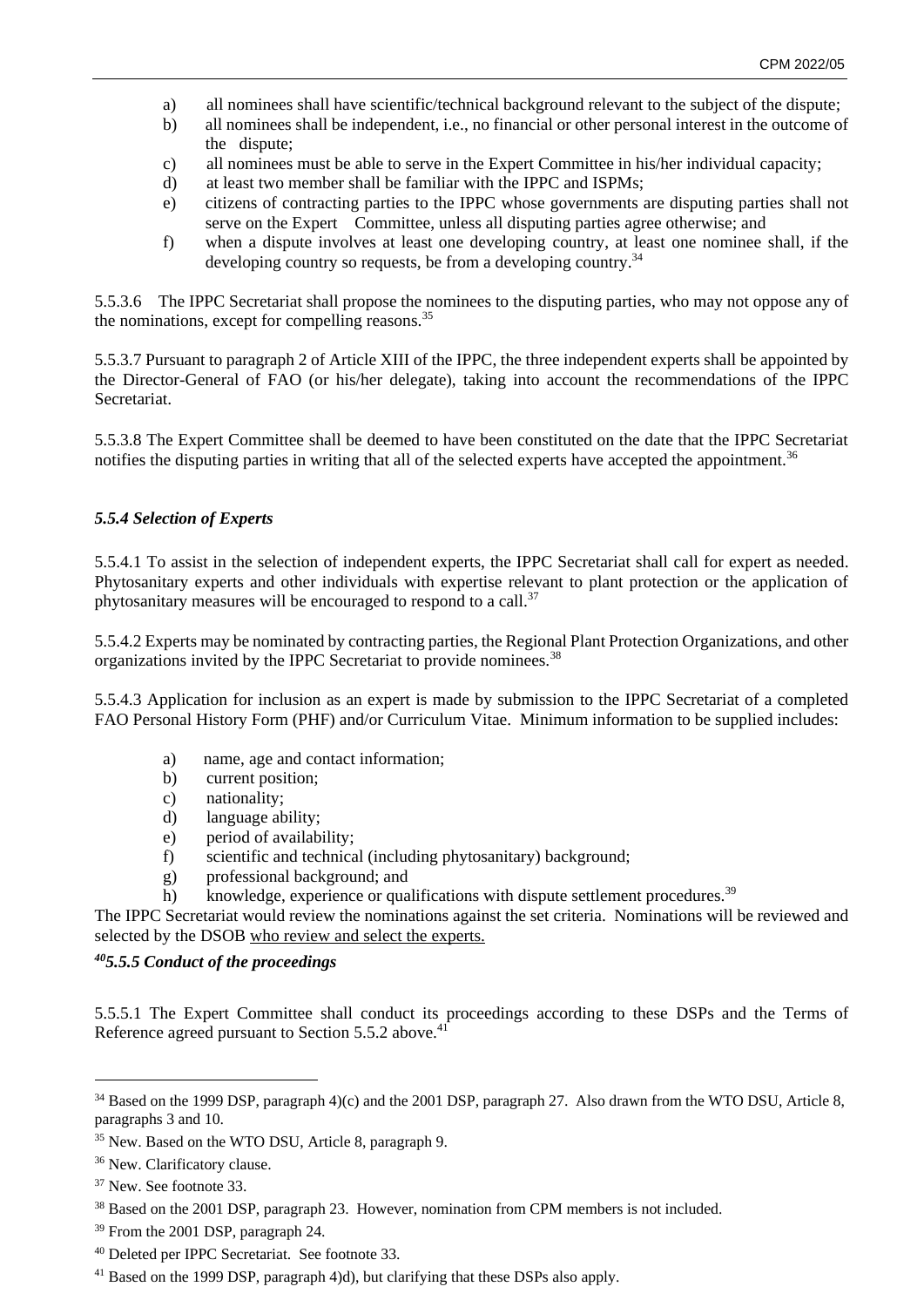5.5.5.2 The Expert Committee shall elect a Chairperson from among the three independent experts.<sup>42</sup>

5.5.5.3 The Chairperson of the Expert Committee shall, as soon as practicable and, whenever possible, within 15 days after its establishment, call for a meeting (including the use of virtual meeting tools) of the Expert Committee to fix the timetable for its proceedings based on the Terms of Reference agreed pursuant to Section 5.5.2 above. The Expert Committee shall set precise deadlines for written submissions by the disputing parties and the disputing parties shall cooperate in good faith with and respect the requests from and deadlines imposed by the Expert Committee.<sup>43</sup>

5.5.5.4 All Expert Committee members shall serve in their individual capacities and not as government representatives, nor as representatives of any organization. They shall not seek or receive instructions from any source with regard to the matter in dispute before the Expert Committee.<sup>44</sup>

5.5.5.5 The Expert Committee shall take into account the special needs of developing countries where such countries are parties to the dispute.<sup>45</sup>

5.5.5.6 The Expert Committee shall take into account any specific instructions and requirements outlined by the disputing parties.<sup>46</sup>

5.5.5.7 The Expert Committee shall make an objective assessment of the matter before it, including an objective assessment of the facts of the dispute and the applicability of and conformity with the IPPC and any applicable ISPMs, and make such recommendations as will assist the disputing parties in solving the dispute. The Expert Committee shall consult regularly with the disputing parties and give them adequate opportunity to develop a mutually satisfactory solution.<sup>47</sup>

5.5.5.8 Deliberations of the Expert Committee shall be confidential.<sup>48</sup>

5.5.5.9 All communications by any disputing party to the Expert Committee shall be copied to the IPPC Secretariat and the other disputing party(ies). Such communications shall be treated as confidential by all parties, including the Expert Committee and the IPPC Secretariat.<sup>49</sup>

#### *5.5.6 Report of the Expert Committee*

5.5.6.1 Upon completion of the proceedings, the Expert Committee shall prepare a preliminary report in accordance with the Form of Expert Committee Report described in Annex  $1.^{\bar{50}}$ 

5.5.6.2 The Expert Committee seeks to develop consensus among all its members on all points in the report. Where this is not possible, the Chairperson ensures that the draft report provides recommendations for the resolution of the dispute while adequately reflecting the dissenting views.<sup>51</sup>

5.5.6.3 If the proceedings cannot be completed, the Chairperson ensures that a report is prepared on the proceedings up to the point of termination. $52$ 

and the 2001 DSP, paragraph 21.a).

<sup>42</sup> From the 1999 DSP, paragraph 4)c).

<sup>43</sup> New. Based on the WTO DSU, Article 12, paragraph 3.

<sup>44</sup> New. Based on the WTO DSU, Article 8, paragraph 9.

<sup>45</sup> From the 1999 DSP, paragraph 4)d).

<sup>46</sup> New. Clarificatory clause.

<sup>47</sup> New. Based on the WTO DSU, Article 11.

<sup>48</sup> New.

<sup>49</sup> New.

<sup>50</sup> From the 1999 DSP, paragraph 4)e) and the 2001 DSP, paragraphs 21 and 36.d), harmonizing them. 51 From the 1999 DSP, paragraph 4)f)

<sup>52</sup> From the 1999 DSP, paragraph 4)g).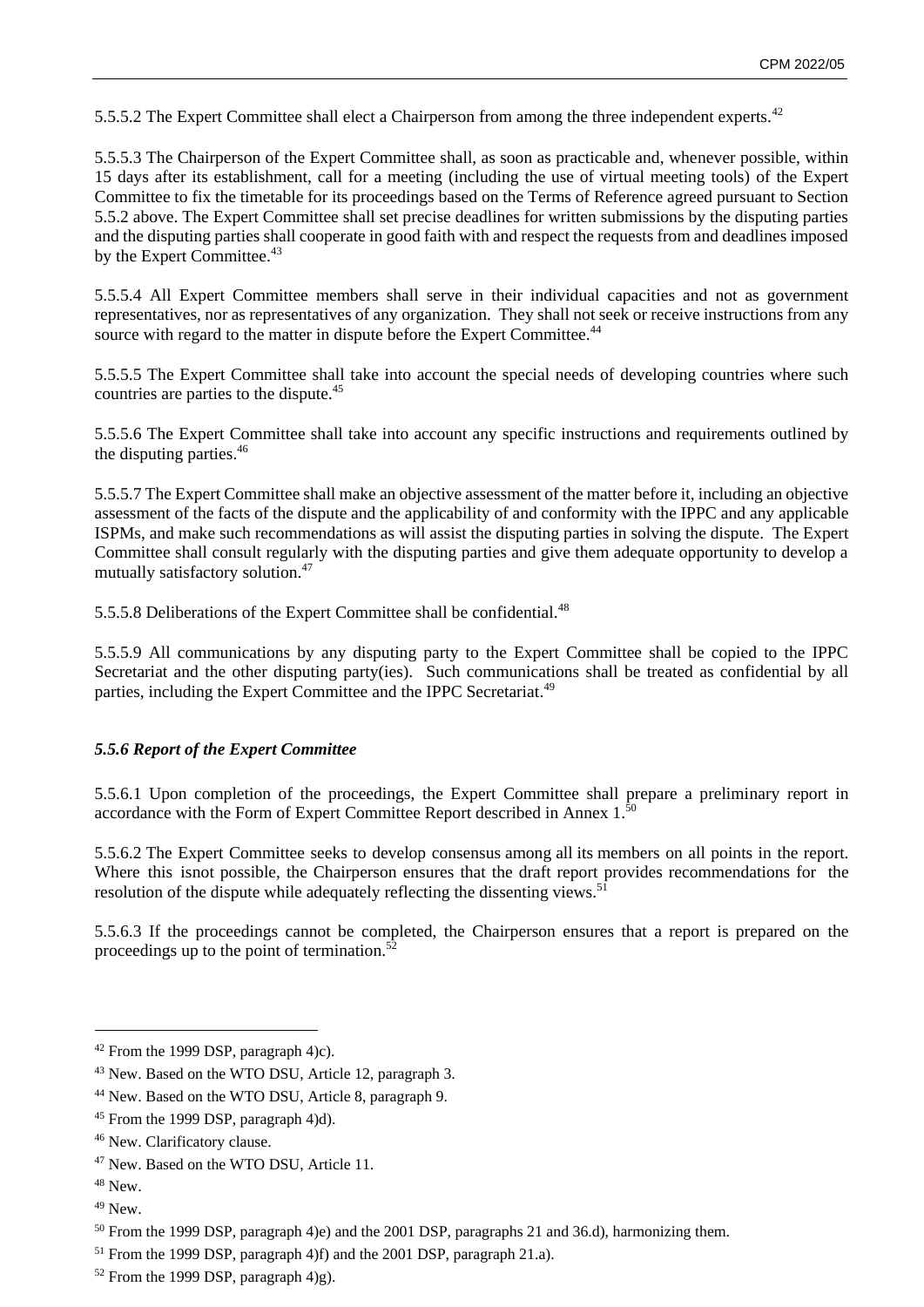5.5.6.4 The first draft report may be made available by the Expert Committee to the disputing parties for informal consultation.<sup>53</sup>

5.5.6.5 The draft report is then submitted to the IPPC Secretariat in English for review and to the FAO Legal Office for legal review. Any comments from these reviews are returned tothe Expert Committee. The committee prepares a second draft report taking into account the review comments.<sup>54</sup>

5.5.6.6 The second draft report is submitted to the IPPC Secretariat to be sent to the DSOB for approval. Such communications shall be treated as confidential. The DSOB verifies that all principles and requirements set forth in these DSP have been adhered to.<sup>55</sup>

5.5.6.7 The final report is then signed by the members of the Expert Committee and submitted to the Director-General of FAO or his/her delegate) for distribution to the disputing parties, pursuant to paragraph 3 of Article XIII of the IPPC. 56

5.5.6.8 A report of the proceedings and the outcome of the Expert Committee process is submitted by the IPPC Secretariat to the CPM for information.<sup>57</sup>

#### *6. Others*

#### **6.1 Observers**

The disputing parties and the Chairperson of the Expert Committee shall agree on observers to be admitted to meetings of the Expert Committee and the applicable rules of conduct of observers. Where there is no agreement among the disputing parties on the number and type of observers, no observers shall be allowed. Where the presence of observers is agreed, but there is no agreement on the conduct of such observers, observers will only be allowed to attend but cannot participate.<sup>58</sup>

#### **6.2 Information from external sources**

With the written consent from the disputing parties, the Expert Committee may seek additional information from other sources, as it deems necessary.<sup>59</sup>

#### **6.3 Financial considerations**

Costs of the IPPC Secretariat, the DSOB and the Expert Committee associated with any dispute brought under these DSPs shall be borne equally by parties to the dispute. Such costs shall include: (a) the IPPC Secretariat's expenses as registrar or the hiring of consultants to facilitate the process, (b) costs of transcriptions, recording, interpretation and translation, where necessary, and (c) travel and subsistence and fees of the members of the Expert Committee determined in accordance with FAO policy. Where the party that initiated the dispute settlement is a developed country and the other party is a developing country, it is encouraged to voluntarily cover all or part of these costs. 60

#### **6.4 Role of Regional Plant Protection Organizations**

Regional Plant Protection Organizations (RPPOs) may be requested, subject to agreement by the disputing parties, and in coordination with the IPPC Secretariat, to provide assistance in connection with any dispute

<sup>53</sup> From the 2001 DSP, paragraph 21.b).

<sup>54</sup> From the 1999 DSP, paragraph 4)h) and the 2001 DSP, paragraph 21.c). 55 From the 2001 DSP, paragraph 21.f).

<sup>56</sup> From the 1999 DSP, paragraph 4)k) and the 2001 DSP, paragraph 21.g). 57 New.

<sup>58</sup> From the 2001 DSP, paragraph 30.

<sup>59</sup> From the 2001 DSP, paragraph 36.b).

<sup>60</sup> From the 2001 DSP, paragraphs 28 and 29, with modifications.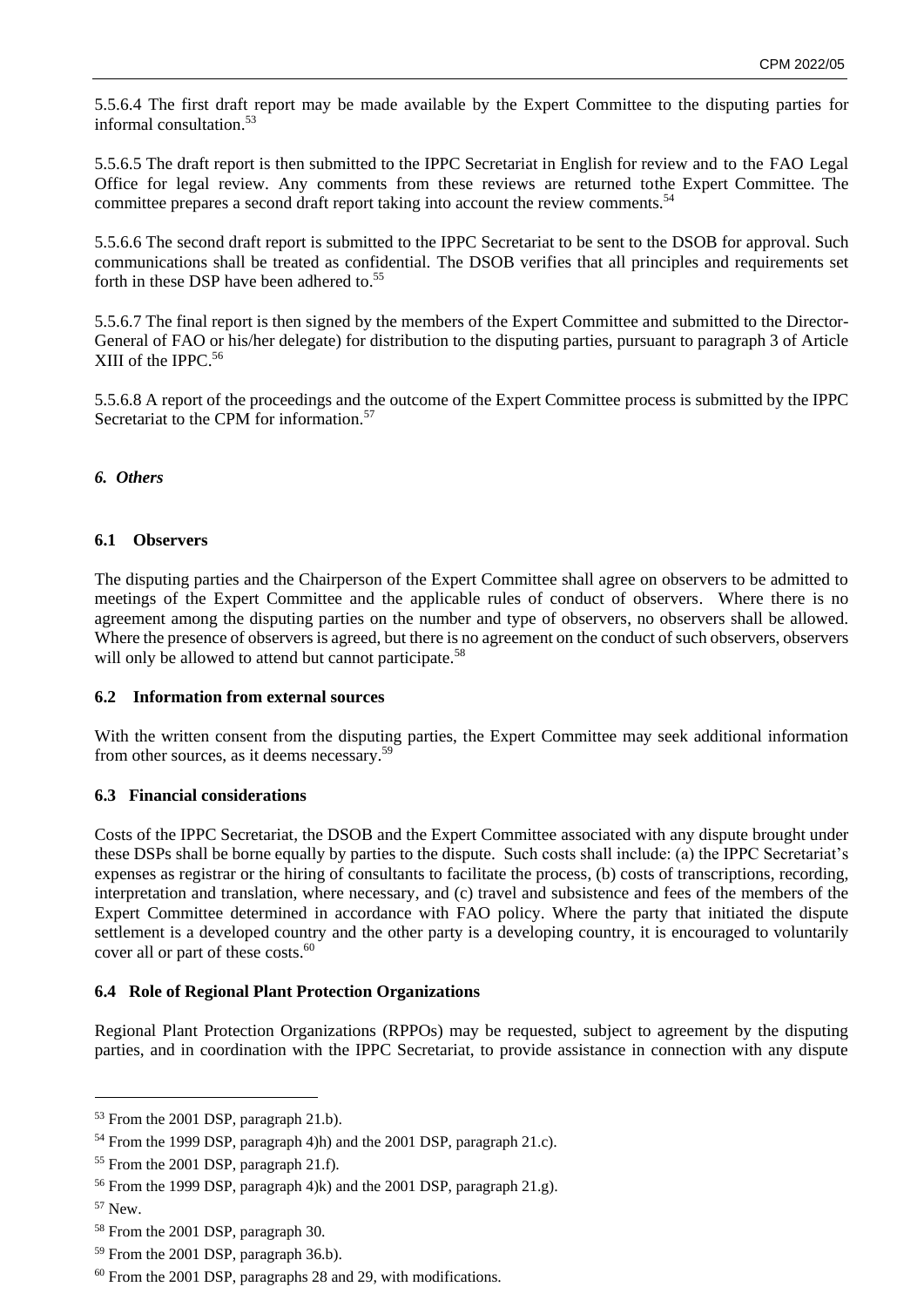settlement under these DSPs. Such assistance may be in the form of providing technical support or facilitating consultations among the disputing parties.<sup>61</sup>

# **6.5 Amendment of these DSPs**

Amendments to these DSPs may be adopted by a majority of the members of the CPM at any plenary meeting.<sup>62</sup>

#### **6.6 Repeal of prior dispute settlement procedures**

Adoption of these DSPs by the CPM shall supersede and repeal all prior dispute settlement procedures issued pursuant to the IPPC, including those issued in 1999, 2001 and 2006.<sup>63</sup>

<sup>61</sup> Based on the 2001 DSP, paragraphs 32 and 33. 62 New.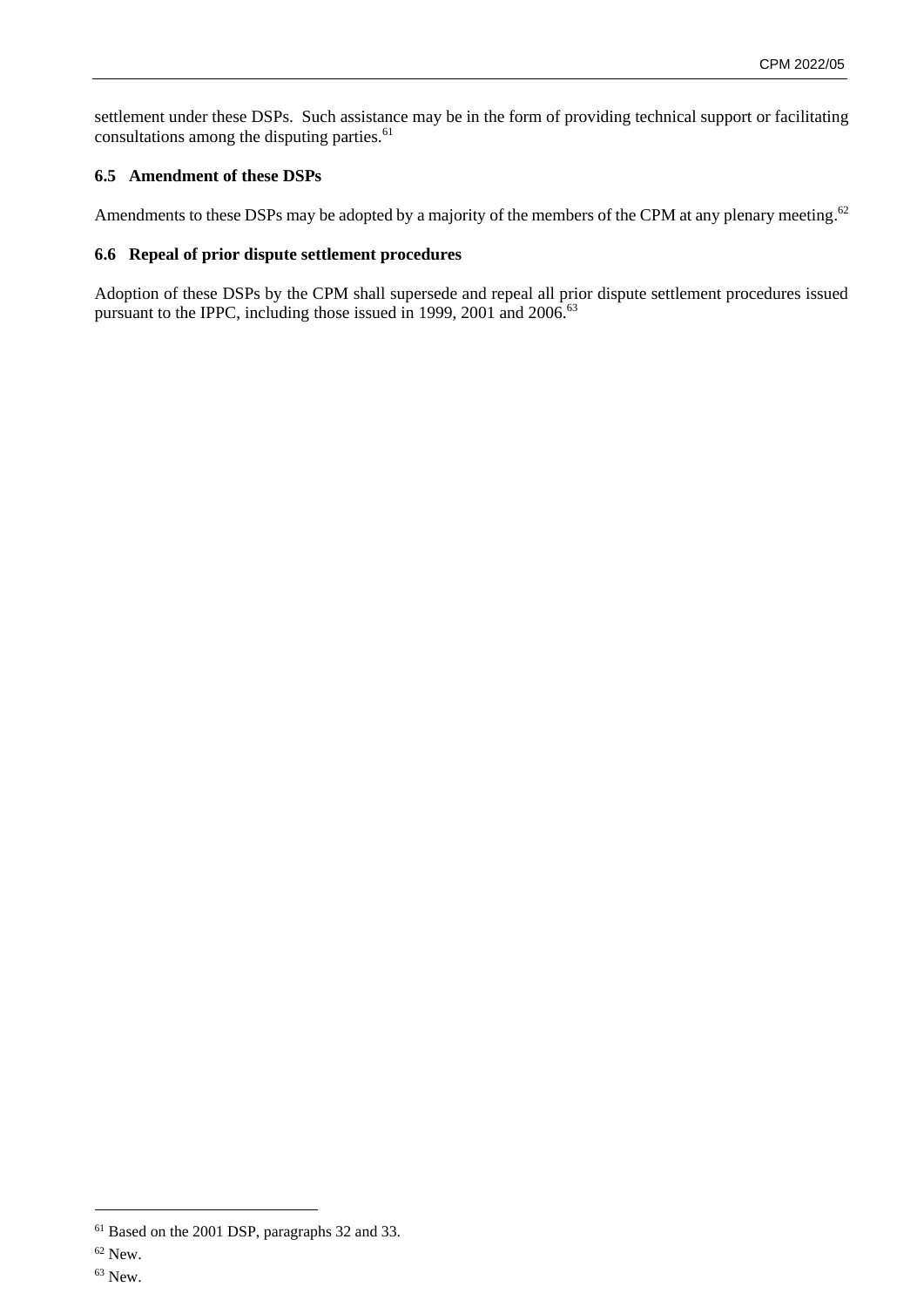# **ANNEX 1**

# **Terms of Reference for the Expert Committee<sup>64</sup>**

# A. **Identification of parties and issues**

- 1. All the parties to the conciliation must be identified. This includes:
- (a) initiator(s),
- (b) respondent(s),
- (c) members of the Expert Committee, including Chairperson, and
- (d) observers, if they are permitted.

2. The issue(s) under dispute should be clearly defined noting the points where the alleged conflicts with the IPPC or ISPMs occur. The disputing parties should expand on this and state their expectations of the Expert Committee by identifying tasks for the committee.

# B. **The conduct of the proceedings**

3. It is extremely important to have all the following procedural matters agreed to among the disputing parties before the meeting of the Expert Committee begins.

*Presentation of information:* The disputing parties and the Expert Committee must agree on the way that technical information will be presented by disputing parties.

- (a) will there be documents, electronic, hard copy?
- (b) will there be verbal presentations?
- (c) will there be provision for the use of outside experts?, and
- (d) will the Expert Committee be able to ask for further information or

advice?

*Language(s)*: The disputing parties and the Expert Committee must agree on the language(s) to be used for the submitted documents, for verbal submissions and for discussion by the Expert Committee. The report must be presented in English.

*Conduct of observers:* Regarding observers, the disputing parties and the Chairperson of the Expert Committee should decide if observers will be allowed to attend and if they are, if they will be allowed to participate and their extent of participation. Where there is no agreement among the disputing parties on the number and type of observers, no observers shall be allowed. Where the presence of observers is agreed, but there is no agreement on the conduct of such observers, observers will only be allowed to attend but cannot participate. [Cross-reference Section 6.1 of DSPs]

*Administrative Support and Costs:* Costs of the IPPC Secretariat, the DSOB and the Expert Committee associated with any dispute brought under these DSPs shall be borne equally by parties to the dispute. Such costs shall include: (a) the IPPC Secretariat's expenses as registrar or the hiring of consultants to facilitate the process, (b) costs of transcription, recording, interpretation and translation, where necessary, and (c) travel and subsistence and fees of the members of the Expert Committee. Where the party that initiated the dispute settlement is a developed country and the other party is a developing country, it is encouraged to voluntarily cover all or part of these costs. [Cross-reference Section 6.3 of DSPs]

*Location and facilities:* The disputing parties and Expert Committee should agree on the location, i.e., whether the committee will meet in the territory of one party or another, or in that of a third party. Acceptable facilities should be agreed on before proceedings commence in order to facilitate the process. Virtual meetings using modern technology may also be consider if both parties agree.

*Timetable:* A comprehensive timetable with dates should be drawn up. This will include dates and times for: the submission of information to the Expert Committee as well as documents or contributions from additional experts, if necessary; the schedule of meeting(s) of the committee; the completion and presentation of the report, etc.

<sup>64</sup> Based on the 2001 DSP, paragraph 36.